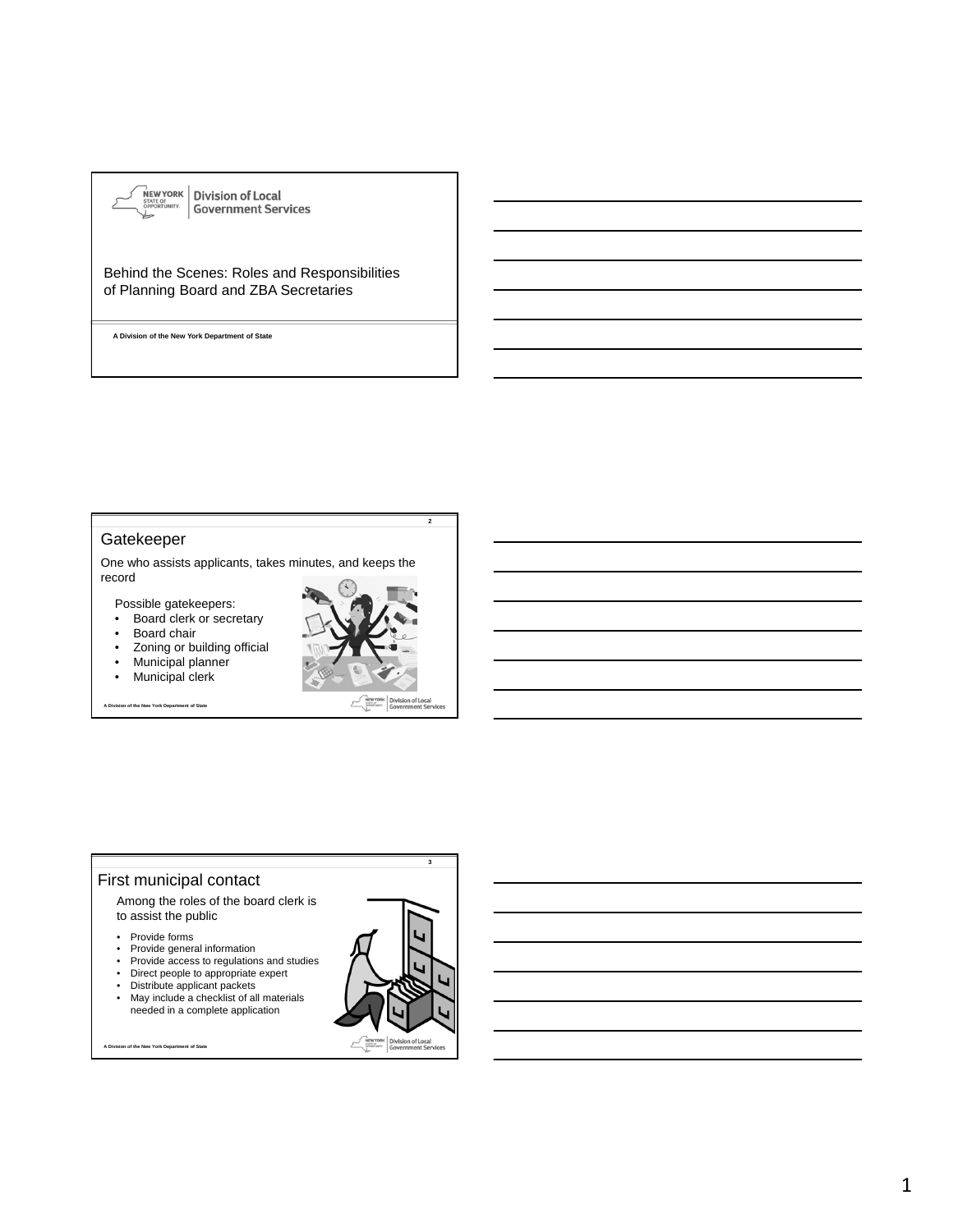

#### The record

- Applications & supporting documentation
- SEQRA materials (EAF) • Evidence of compliance
- Meetings: Open Meetings Law Hearings: Legal notices



- Testimony
- County report, if referred
- 
- Findings Decision & any conditions of approval

**A Division of the New York Department of State**



NEWYORK Division of Local<br>
Sovernment Services

**6**

**5**

## Application Materials

- Know what is required as specified in the local regulations
- Who determines when there's sufficient material to consider the application?
	- Gatekeeper? Municipal Planner? Secretary of the
		- board?
	- Board chair?
	- Board by consensus?
- Due date for application materials: At least 2 weeks

```
before meeting<br>A Division of the New York Department of State
```
NEWYORK Division of Local<br>
Sovernment Services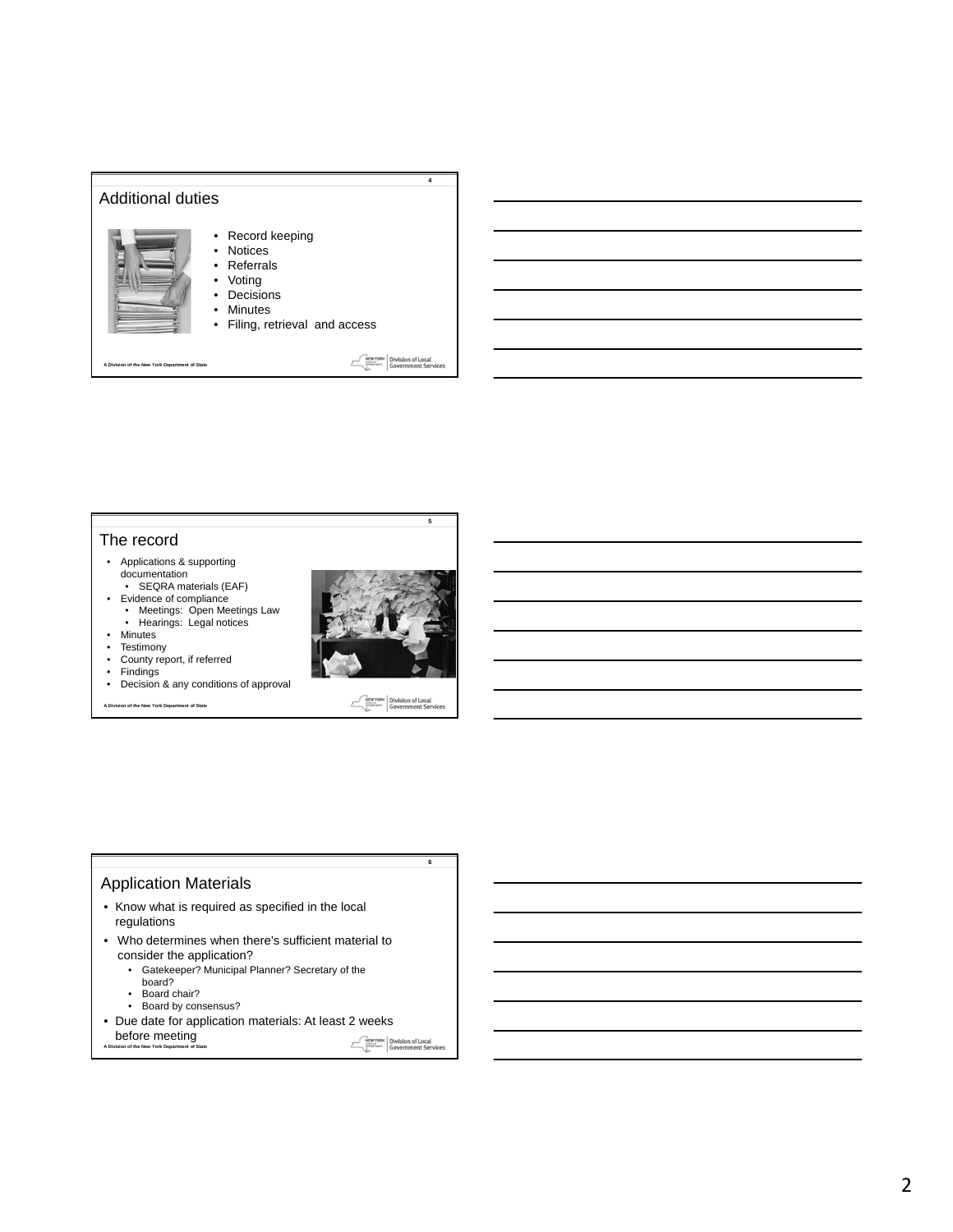#### Application deadlines

- Establish a deadline for submitting applications (2 weeks or so) prior to meetings.
- Application materials can then be distributed to board members to give them time to review prior to meeting—and to discover if there's more information needed to consider the application at the meeting.
- Application forms, board procedures, and even zoning regulations should reflect the application deadline.

**A Division of the New York Department of State**

**Example 2018**<br> **CONSTRANT CONFIDENT SERVICES** 

**8**

**7**

## Does the applicant know…

- What to bring to the meeting?
- What to expect at the meeting?
- Can you provide the applicant with a check list of all items/materials needed?
- James A. Coon Technical Series publications include checklists and
	- instructions for board members as well as guidelines for applicants
	- Record Keeping Tips for Zoning Administration Zoning Enforcement
	- Zoning Board of Appeals
	- Guide to Applicants to the Zoning Board of Appeals

**A Division of the New York Department of State**

**MENTORK** Division of Local



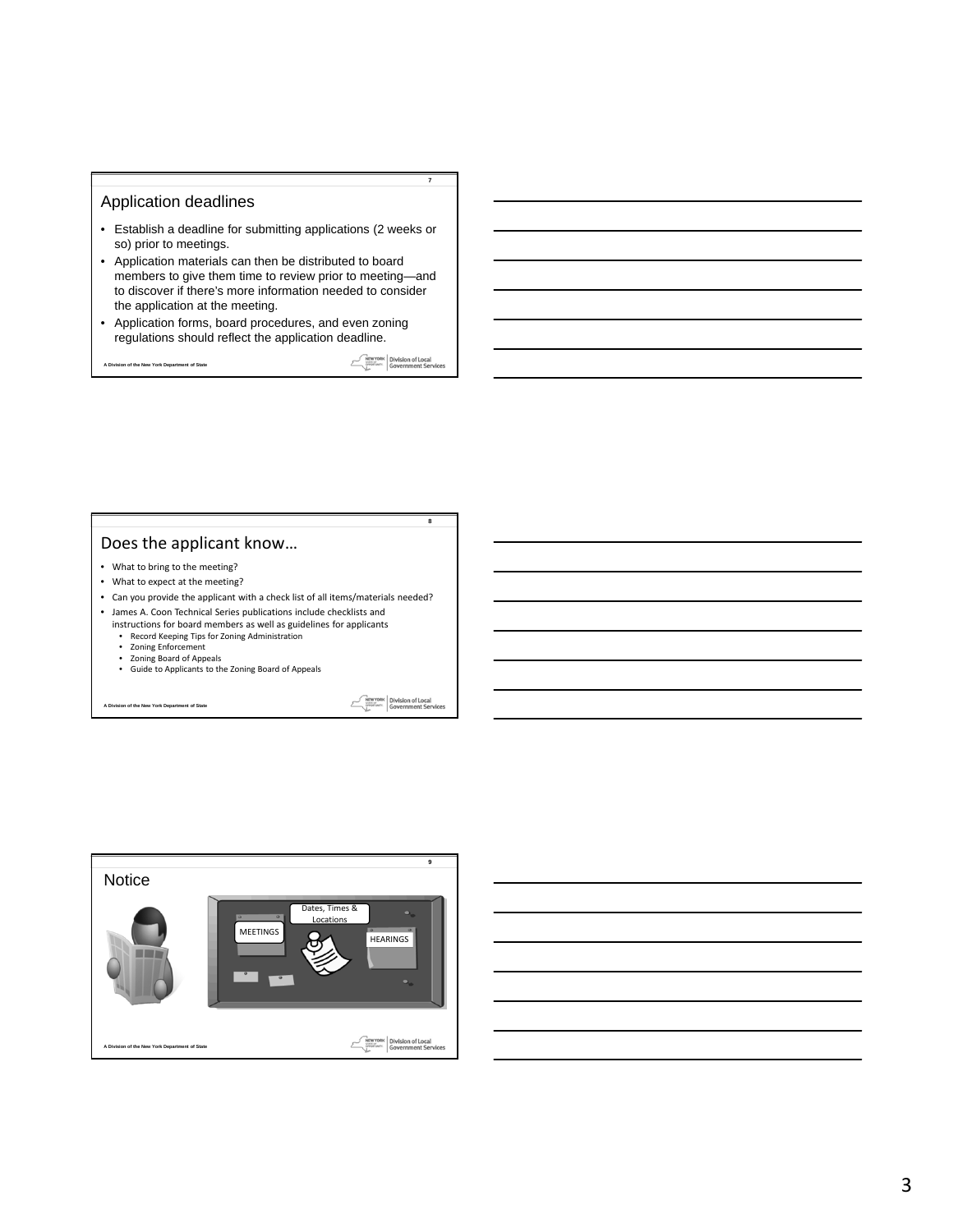#### Communication with applicant

- Board members should avoid ex parte communication (i.e., phone call or letter from applicant)
- If it happens: disclose to the board, and note in the record • if written communications occurred,
	- include copies

**A Division of the New York Department of State**



**10**

**MEWYORK** Division of Local<br>Biography: Government Services

**11**

#### Public meetings vs. hearings

**Meeting:** Public may listen and observe, and board may permit public question and comment **Hearing:** for public to comment

- Subject to Open Meetings Law: Boards must discuss applications and other board business at meetings open to the public
- Quorum of full membership to conduct business
- Post notice, meeting schedule to media

**A Division of the New York Department of State**



**MEWYORK** Division of Local

## Meeting notice requirements

- Post notice in a conspicuous place
- Provide notice to the press (need not be published)
- If scheduled more than 1 week in advance, provide at least 72 hours (3 days) notice
- If scheduled less than 1 week in advance: provide notice to the extent practicable
- When feasible, post notice on municipal website if regularly updated with high speed internet connection
- Provide access to the public

**A Division of the New York Department of State**



**12**

NEW YORK Division of Local<br>
Sovernment Services

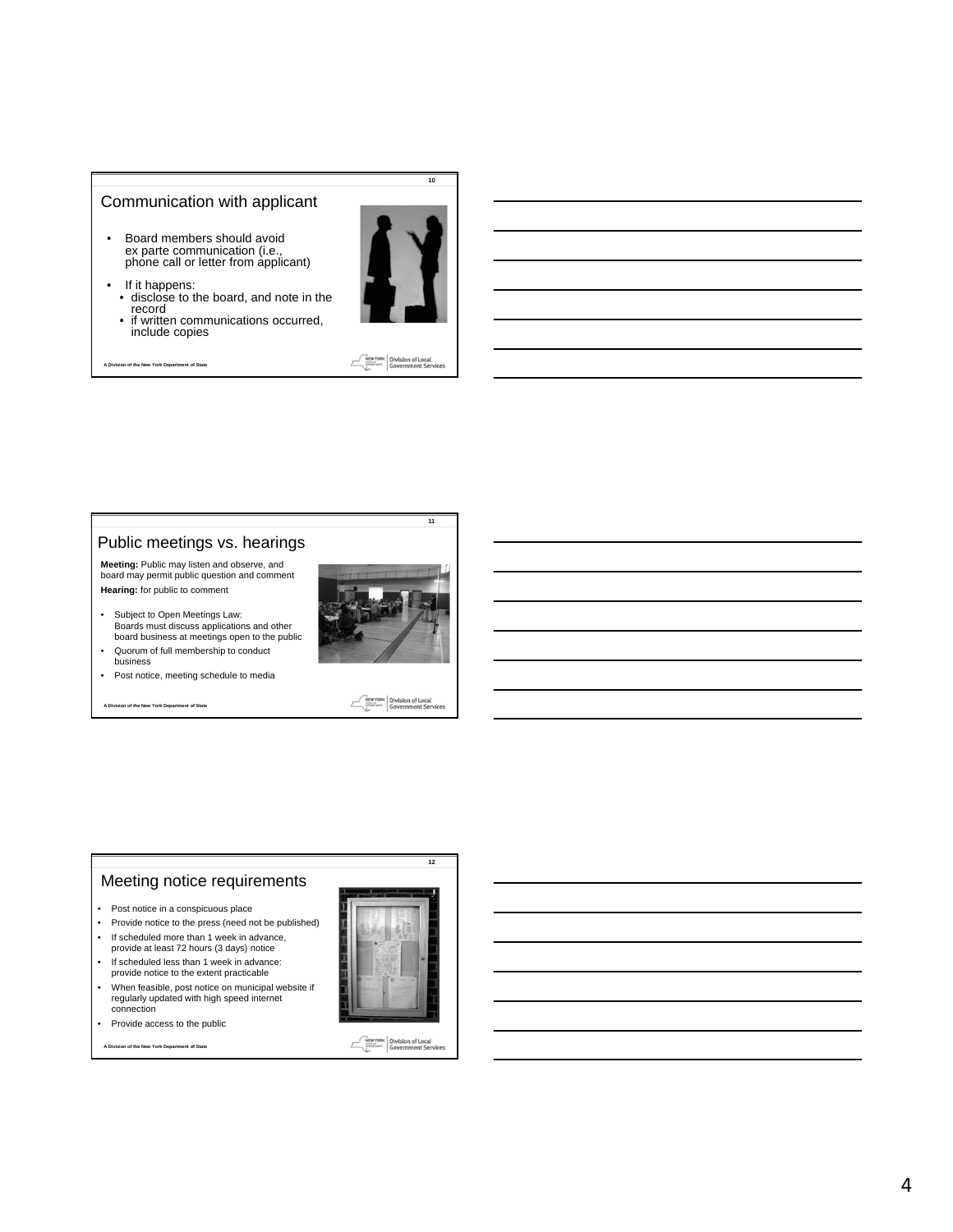

#### Meeting

A typical order of business might be:

- reading of the minutes of the previous meeting; amendment; corrections and approval;
- consideration of applications review of which has already begun;
- consideration of new applications;
- setting the time and place for a special meeting, if necessary;
- setting the preliminary agenda for the next regular meeting; and
- adjournment.

**A Division of the New York Department of State**

**NEW YORK** Division of Local<br>Simple Represent Services

 $\mathcal{E}$ 

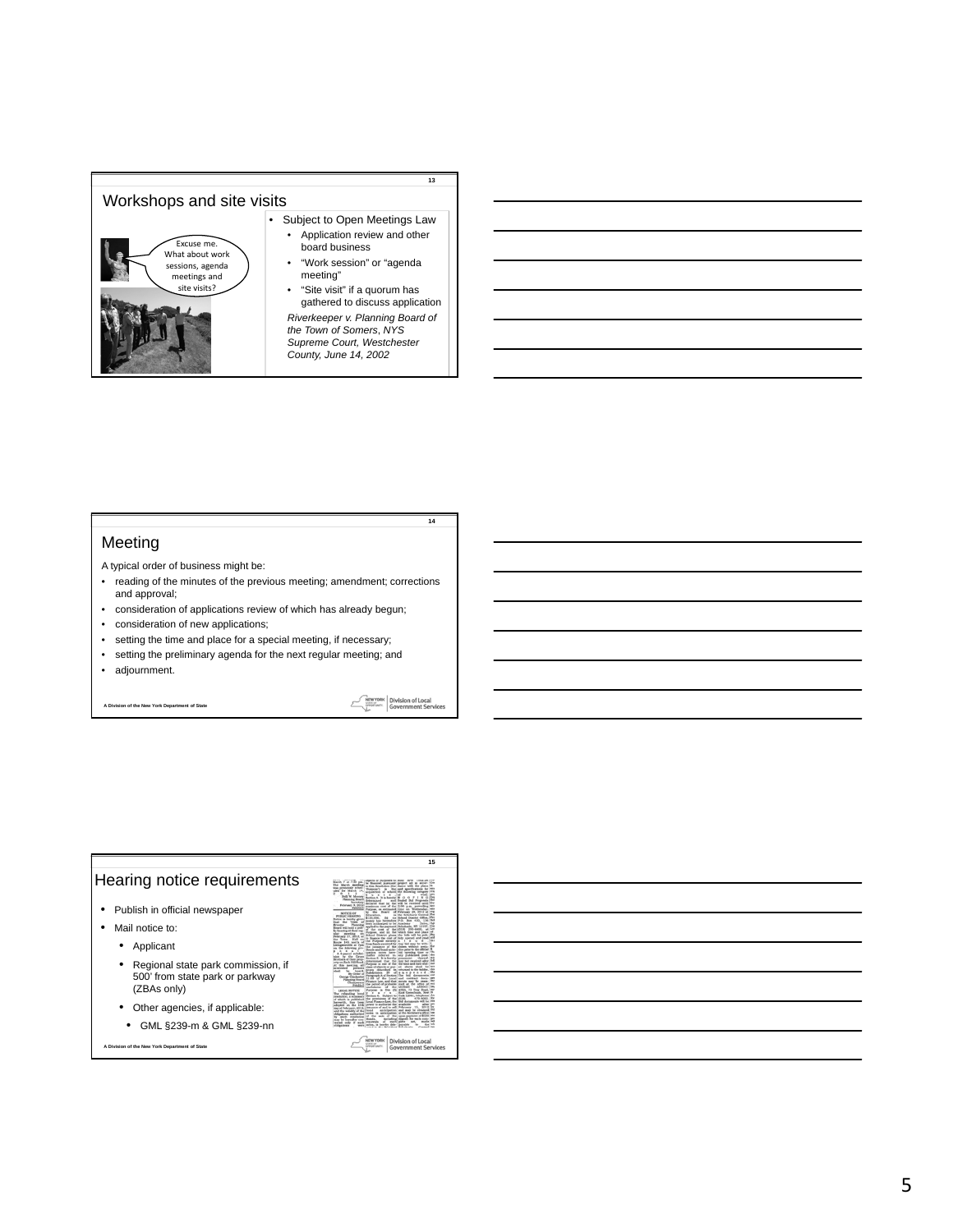#### Hearing notice requirements

- No state statutes require direct mailing of notices to adjoining neighbors
- Municipalities may adopt additional local noticing requirements:
	- Signs on application property
		- best practice



**16**

- Mailings to neighbors • Municipal ListServ
- **A Division of the New York Department of State**

#### Disclosure of records

- Make available online records scheduled to be discussed during open meetings
	- Agenda
	- Applications
- Local governments without ability to post materials online so frequently, hard copies of agendas and applications should be available at meetings Committee on Open Government

www.dos.ny.gov/coog/index.html (518) 474-2518

Public Officers Law Article 7 §103(e)

**MEWYORK** Division of Local<br> **Government Services** 

 $\mathcal{E}$ 

**17**

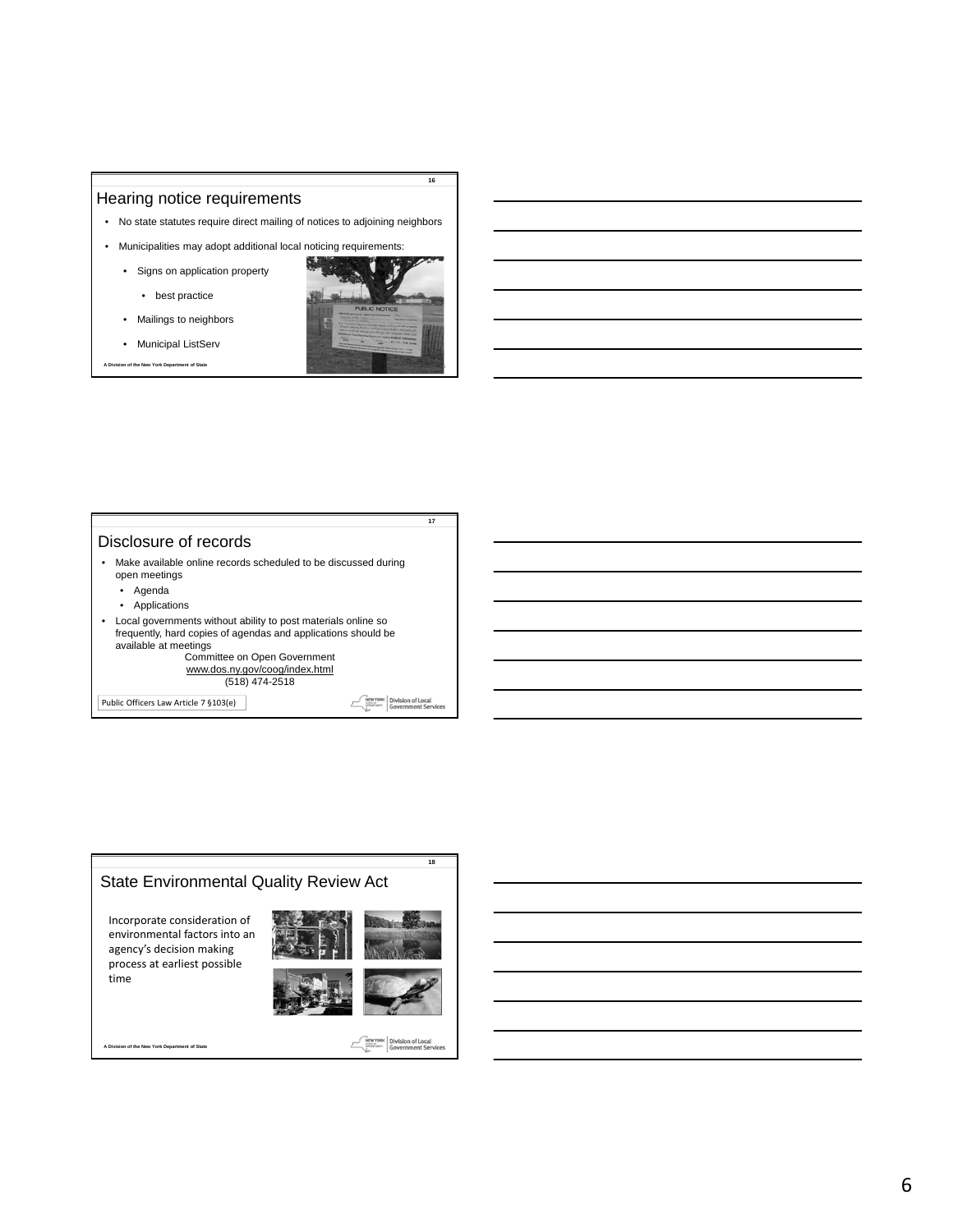



# Public Hearings under SEQRA

- Optional under SEQRA (6 NYCRR Part 617.9 (4))
- If held, should be held concurrently with any other required hearing on same action
- Public notice published in newspaper at least 14 days prior to hearing
- Hearing must start between 15 and 60 days after DEIS notice of completion
- Public comment period continues for at least 10 days after close of hearing

**A Division of the New York Department of State**

NEWYORK Division of Local<br>
Sovernment Services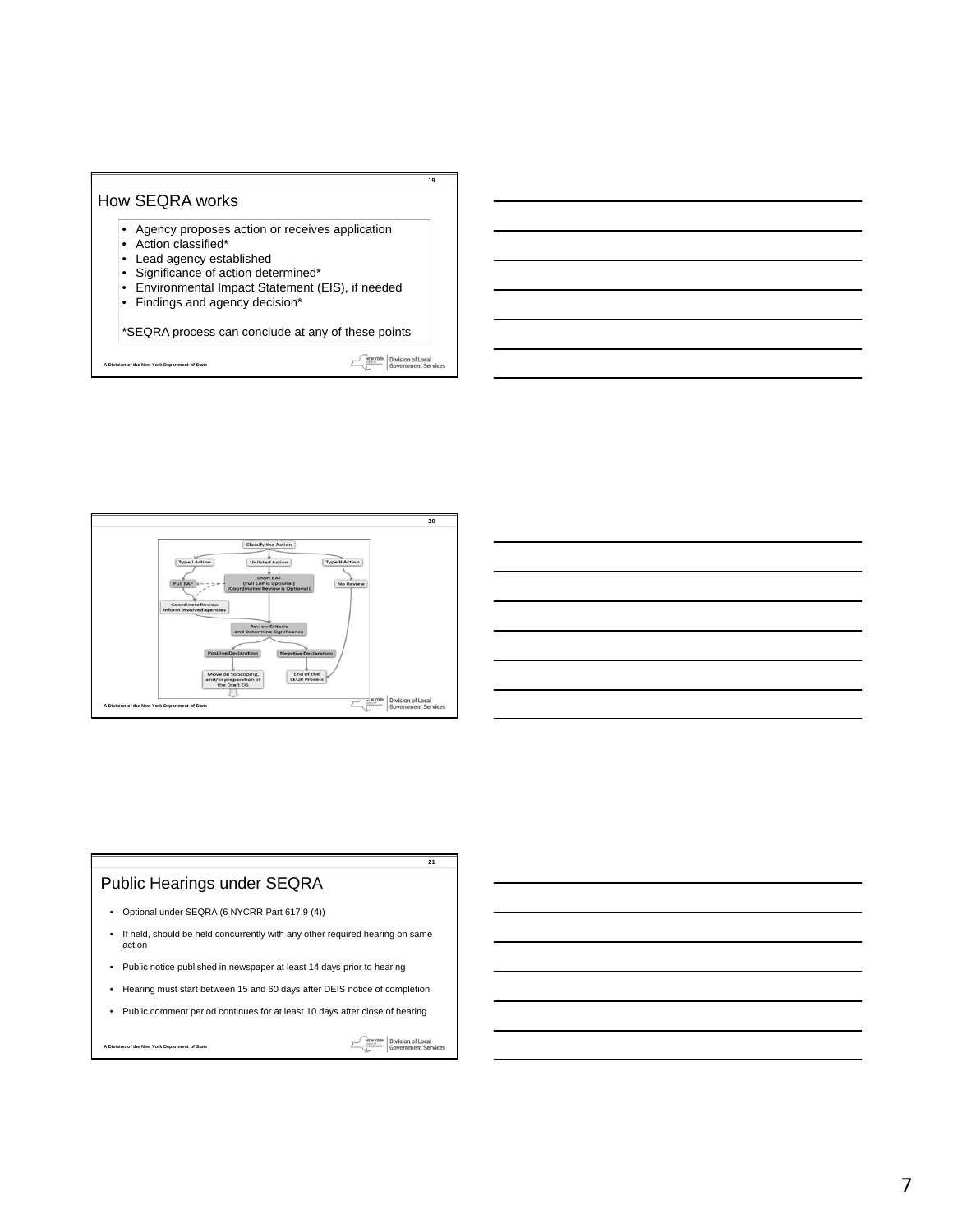# SEQR distribution, filing & publishing

- Distribute EAF Part I
	- County planning if referral required
	- Involved agencies to establish lead agency (Unlisted optional)
- Incorporate Negative Declaration into any subsequent legal notices required by law
- "File" means provide a copy to involved agencies, etc.
- Positive declaration; CND; Negative declaration (Type I only); EIS; Notice of completion of EIS; Notice of hearing (if applicable); Findings • Publish in Environmental Notice bulletin
	- Positive declaration; CND; Negative declaration (Type I only); EIS Notice of completion

**A Division of the New York Department of State**

**MEWYORK** Division of Local

**22**

#### **23** Environmental Notice Bulletin (ENB) Official online publication of the NYSDEC • For Type 1 Actions, publish negative and positive declarations • For Unlisted Actions, publish conditional negative declaration and positive declaration • For both Type 1 and Unlisted, publish notice of completion of EIS Published weekly: 6 pm Wednesday submission deadline for publishing following Wednesday • Email: enb@gw.dec.state.ny.us • Mail: ENB, NYS Department of Environmental Conservation 625 Broadway, 4th Floor, Albany, NY 12233 **MEWYORK** Division of Local<br> **COVERTING COVERTIER SERVICES**

**A Division of the New York Department of State**

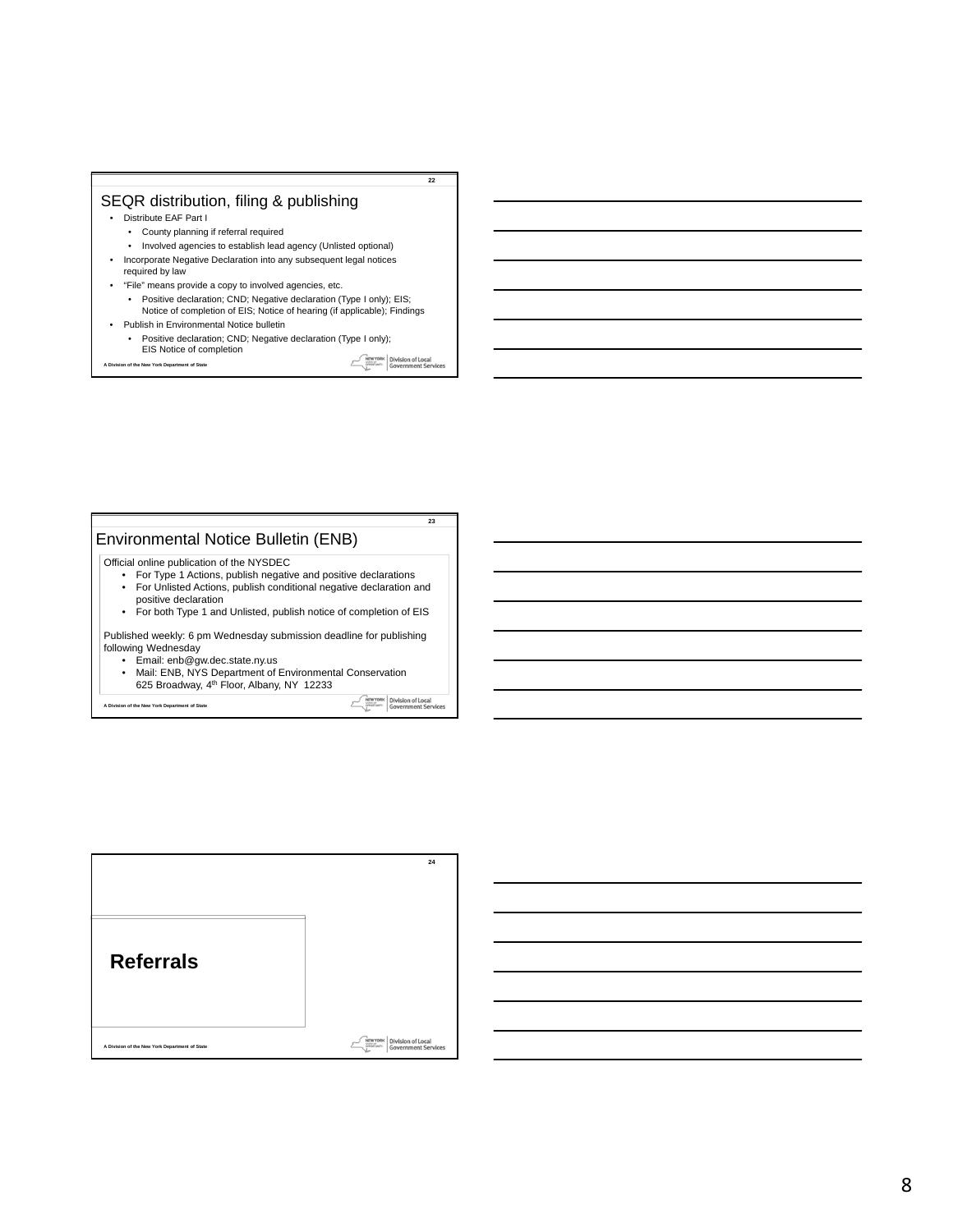



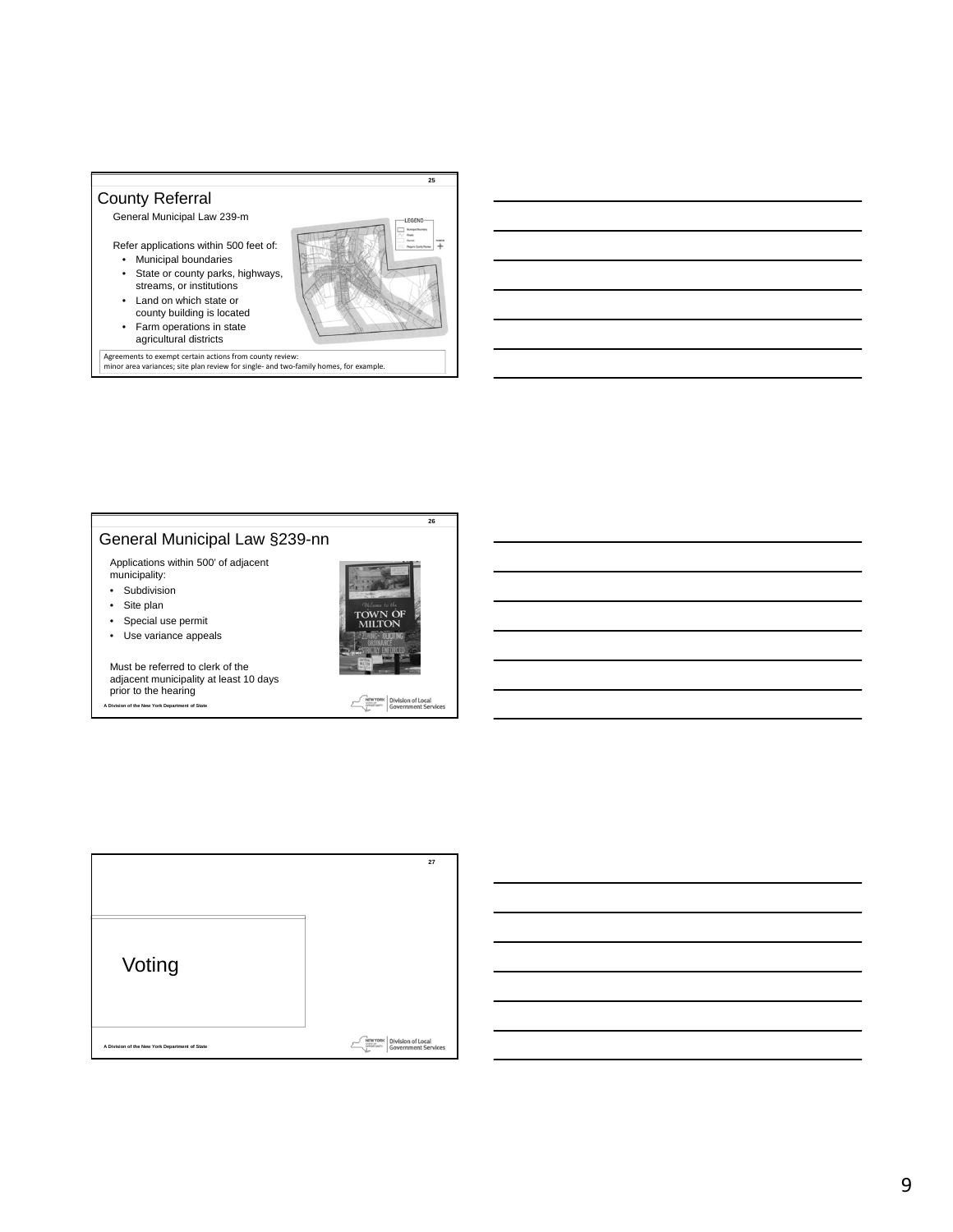# Voting affected by county referral

- Referring body cannot make a decision until:
	- County planning agency's report has been received, OR<br>• 30 days have elapsed since the county received the full s
		- 30 days have elapsed since the county received the full statement • And the local board has not received the report more than 2 days
		- prior to its meeting Clock begins when county receives "full statement" from referring body (including Part 1 of the Environmental Assessment Form)
- To act contrary to county's recommendation for disapproval or approval with modification requires supermajority vote (majority plus one). The local board must explain in the record the reason for overriding the county's recommendation **MEWYORK** Division of Local **A Division of the New York Department of State**

If a member is absent

- And missed
- An applicant's presentation
- A public hearing • Board discussion of the

application





**A Division of the New York Department of State**



**30**

**28**

**29**

#### Voting: Appellate Jurisdiction

- A motion or resolution passes (only) if it gets majority vote of all members of fully constituted board
- If motion fails to get majority vote, request is denied.
	- Variance approval
	- Decision in favor of applicant's interpretation request

Additional votes may be taken within the statutory time frame (62 calendar days after close of hearing without triggering the rehearing process.

**A Division of the New York Department of State**

NEW YORK Division of Local<br>
Sovernment Services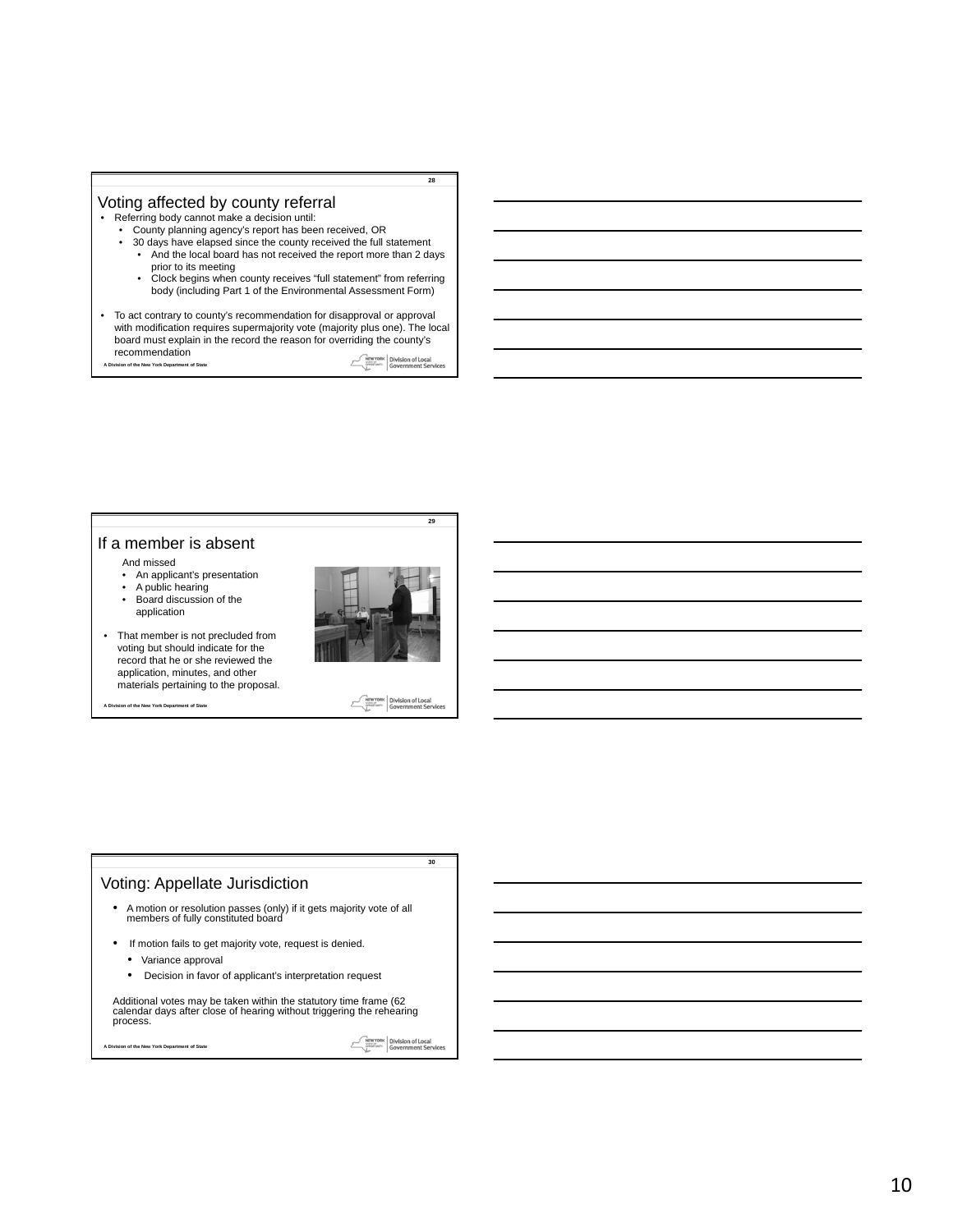



*1. Minutes shall be taken at all open meetings of a public body which shall consist of a record or summary of all motions, proposals, resolutions and any other matter formally voted upon and the vote thereon. 2. Minutes shall be taken at executive sessions of any action that is taken by formal vote which shall consist of a record or summary of the final determination of such action, and the date and vote thereon; provided, however, that such summary need not include any matter which is not required to be made public by the freedom of information*  Minutes (Public Officers Law, Article 7, §106)

**33**

*law as added by article six of this chapter.*  NEW YORK Division of Local<br>
Sovernment Services **A Division of the New York Department of State**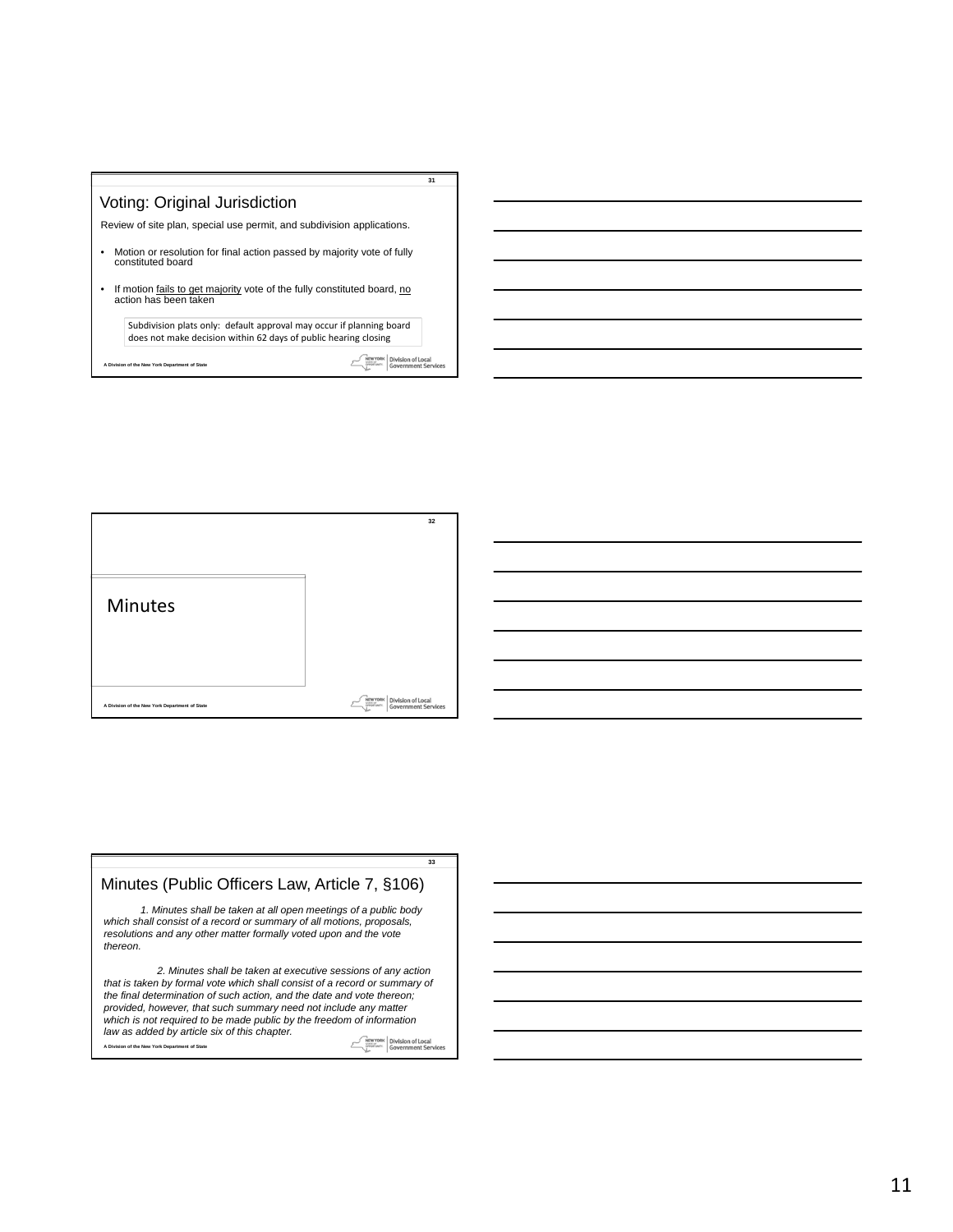#### **Minutes**

- Record of the actions taken at a meeting and who voted how
- Information about the discussion that occurred to reach the decision
- To inform those not present of what happened at the meeting
- And give future board members a sense of how the board operates

**A Division of the New York Department of State**



**MEW YORK** Division of Local

**34**

#### **35** Who takes minutes? Minutes must produce • Usually the secretary or concise and coherent clerk summaries of sometimes long and disjointed discussions • Could be a board Taking them requires diplomacy and fortitude to deal with suggested "improvements" to the member (not recommended) minutes • Should not be the chair **MEWYORK** Division of Local **A Division of the New York Department of State**  $\mathcal{E}$

**36**

#### Common contents

- Heading: Board name, date, time, & place of meeting
- Footer: Computer file name
- List of members in attendance
- Times meeting called to order & adjourned
- Date notice provided to media and public
- Approval and/or corrections of previous minutes
- Summary of reports & announcements
- Summary of discussions, proposals, resolutions, motions
- **A Division of the New York Department of State** • Results of vote

NEW YORK Division of Local<br>
Sovernment Services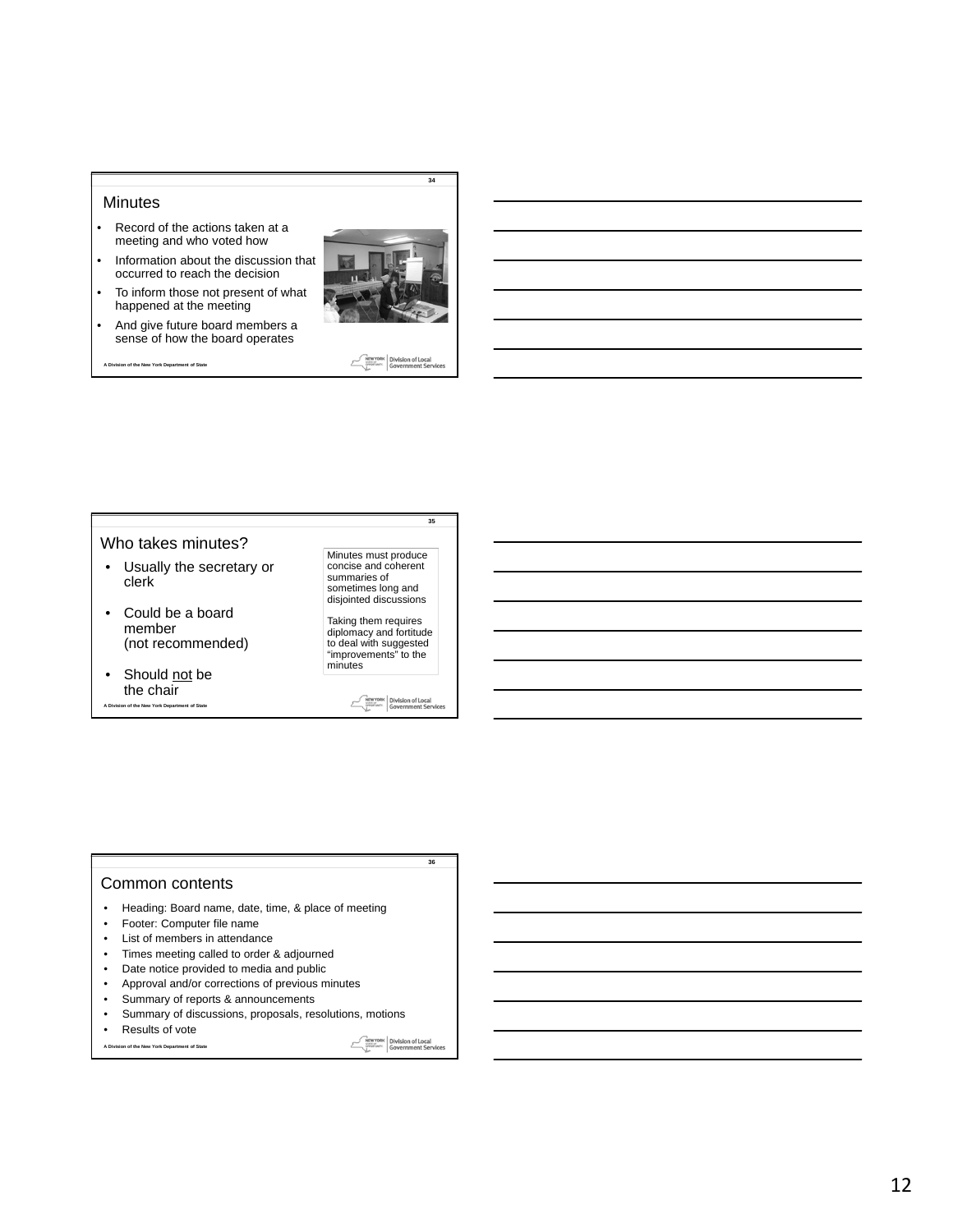#### Minutes: level of detail

- Minimum: Open Meetings Law (OML)
	- Record of motions, resolutions & votes
	- Verbatim minutes are not usually practical
- Middle ground: Narration
	- An accounting of discussions & important details
	- Consider presenting information logically, not necessarily chronologically
- Full account: Report
	- Full record of discussions including speakers' names
- Who moved & who seconded motions

# Minutes: organization

- Use consistent heading
- Lay out minutes according to agenda
- Record information logically, not necessarily chronologically • If a discussion item occurs at several points, consolidate in one section
- Consider replacing long paragraphs with bullet points
- Standardize computer file names

**A Division of the New York Department of State**

**MEWYORK** Division of Local

 $\mathcal{F}_{\mathcal{L}}$ 

**39**

**37**

**38**

# Best practices

- Motions & resolutions
	- Record verbatim • Read back during meeting to
	- ensure accuracy • Review list of conditions with
- board prior to vote • Distribute minutes before next meeting
- and make first order of business to review
	- State any corrections or additions

**A Division of the New York Department of State**



NEWYORK Division of Local<br>Examples Government Services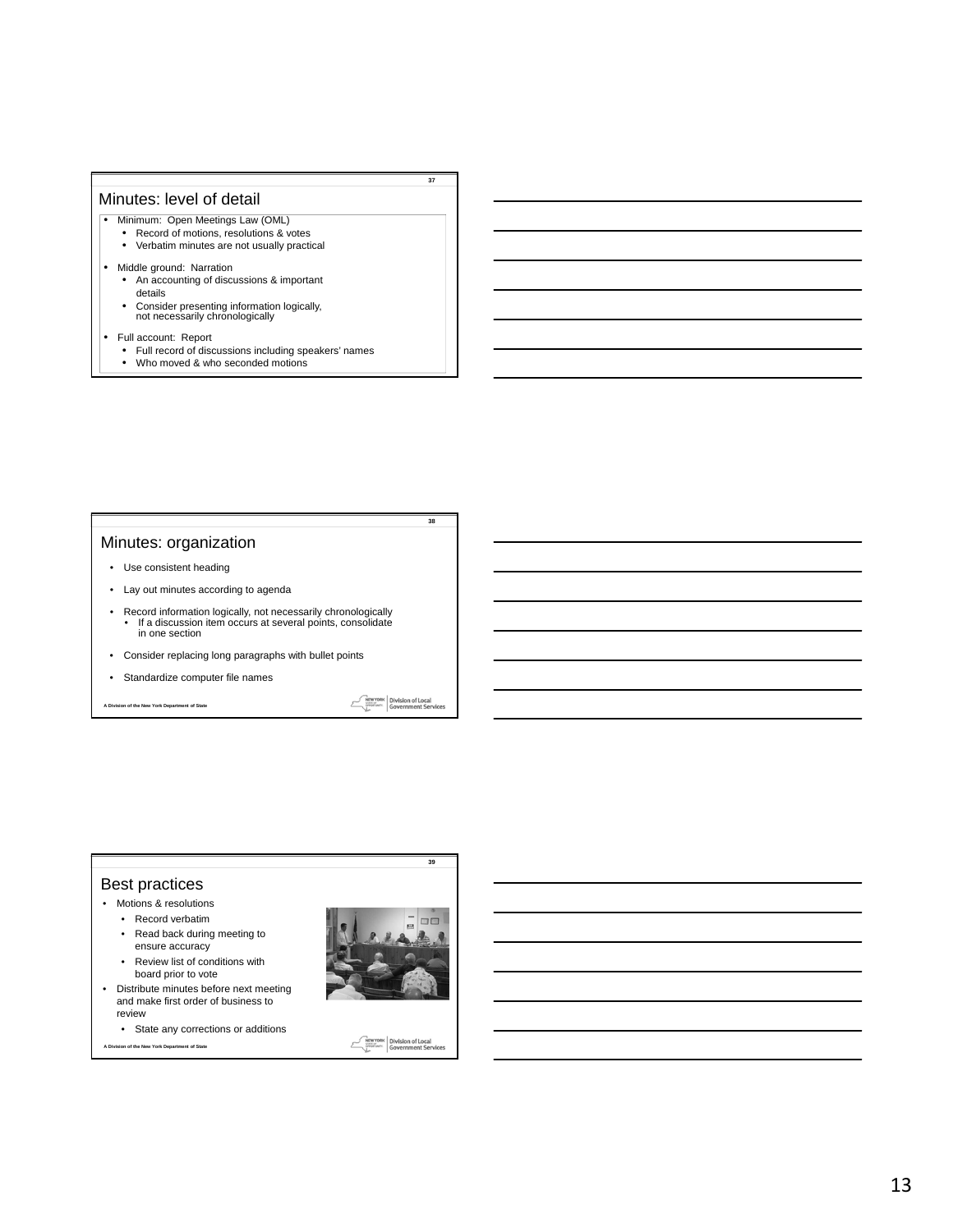### Discussion summary

#### **Include:**

**A Division of the New York Department of State**

- Key points
- Facts separated from opinion • Facts are objective & indisputable

• Opinions are personal views

- Offensive or inappropriate language, even if used
- Subjective interpretations of speakers' mood or tone
- Items not discussed
	- Typographical & grammatical errors **MEWYORK** Division of Local

**Do not include:**

**40**

**41**

Approval & availability

- Approval is common practice, but not required • May be required in local rules of procedure • Mark as "draft".
	-
- Make draft available to public within two weeks Executive session minutes within one week OML §106 (3)
	-
- Tape or video is optional, but could be subject to public request for duration of retention minimum • Public Officers Law, Article 6 (FOIL)

**A Division of the New York Department of State**

Division of Local<br>Government Serv NEW YORK



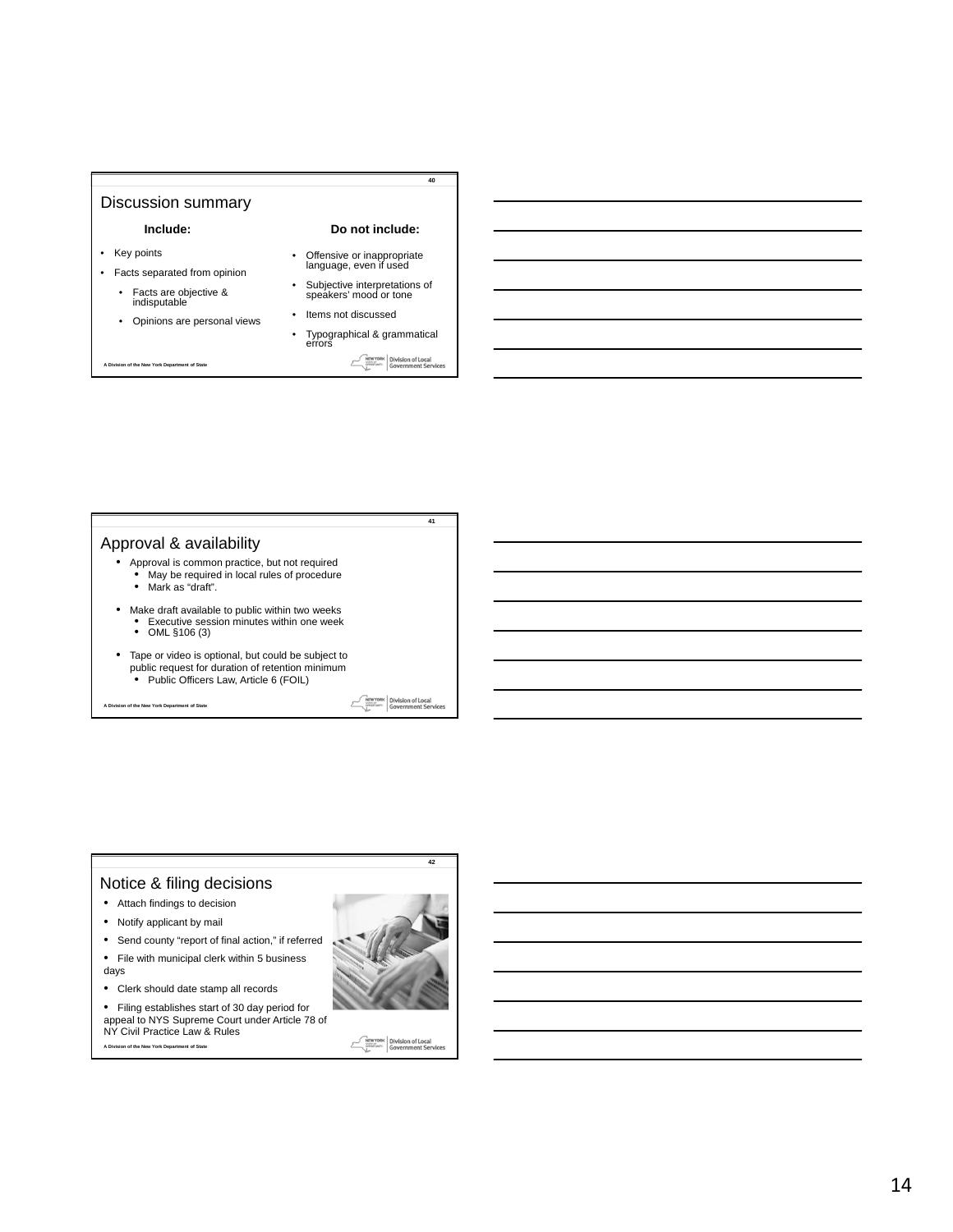



- 
- Address<br>• Section-
- Section-Block-Lot (S-B-L) number or tax parcel ID

**A Division of the New York Department of State**

- 
- 
- on parcel being reassessed Allows information to be cross-referenced in GIS

NEWYORK Division of Local<br>Since Street, Government Services

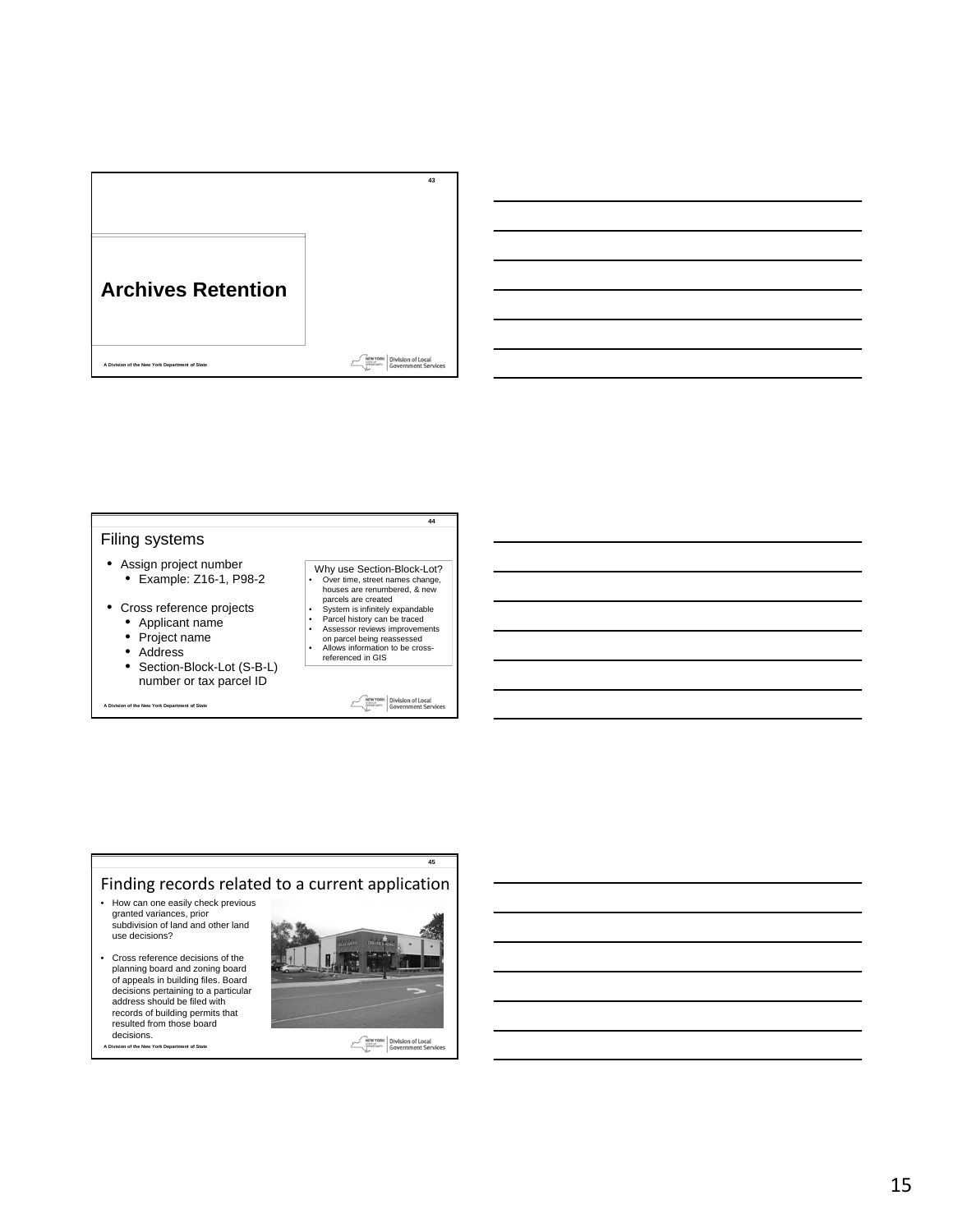#### Archiving

- Records management officer
	- Municipal clerk (Arts & Cultural Affairs Law Article 57-A)
	- Maintains custody of all archived records, including a set of minutes of meetings of planning boards and zoning boards of appeals

**46**

**47**

• Board secretary or municipal planner usually maintains planning board and zoning board of appeals minutes

**A Division of the New York Department of State** (518) 474-6926 Records Management Grants: NYS Department of Education State Archives & Records Administration

# State Archives records retention schedule

- Permanently archive
	- Official minutes
	- Hearing proceedings
	- Project files
	- Exception: single-family home variances kept 25 years
- Temporarily retain
	- Voice recordings four months after transcription and/or approval of minutes or proceedings (MU-1 General \*2.2)
	- Hand written meeting notes until draft transcribed

www.archives.nysed.gov/a/records/mr\_pub\_mu1\_sections\_accessible.html

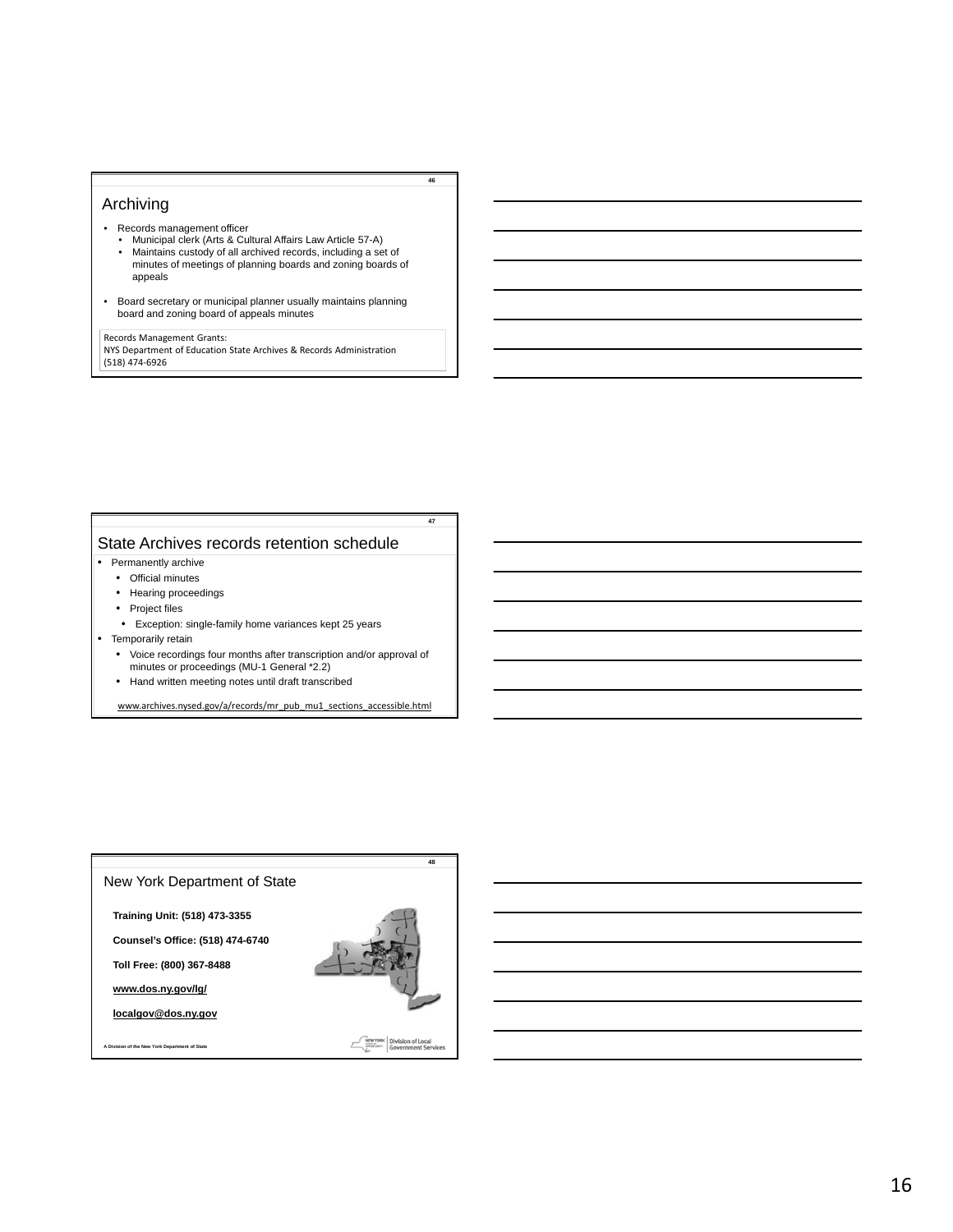

# **Town of Red Hook**

7340 South Broadway ~ Red Hook, NY 12571

# **Building & Zoning Department**

- *Zoning Enforcement Officer*
- *Building Code Inspector*
- *Fire Code Inspector*

Office: 845.758.4623 or 845.758.4603 ~ Fax: 845.758.9018 Email: bfennell@redhook.org ~ scole@redhook.org ~ Web: www.redhook.org

# **Land Use and Zoning Approval Process**

# **1. Visit Town of Red Hook Building & Zoning Department.**

a. Approvals. Work with Staff to determine applicable and required permits and approvals.

# **Permits/Approvals: Approving Agency:**

- 
- 
- 
- iv. Subdivision **Planning Board**
- 
- vi. Variances (use or area) Zoning Board of Appeals
- 
- viii. Zoning Amendment or Rezoning Town Board

i. Building Permit **Building & Zoning Department** ii. Certificate of Occupancy **Building & Zoning Department** iii. Site Plan Planning Board v. Special Permit **Planning Board, Town Board** vii. Interpretations and a set of Appeals and Zoning Board of Appeals

- b. Application Forms. Obtain and complete relevant application forms and instructions.
- c. Pay Fees. Pay applicable application fees and establish escrow account for reimbursement of professional review fees.
- d. Make Submittal. Make submittal by submission deadline to get on the next agenda of the Approving Agency (Planning Board, Zoning Board, Town Board).
	- i. Applicant Form
	- ii. Owner Consent Form, if different from applicant
	- iii. Fees
	- iv. Environmental Assessment Form (Short or Full)
	- v. Plans, maps, survey, etc.
	- vi. Documentation of past permits and approvals, where applicable.
	- vii. Cover letter and description of project (optional, but strongly encouraged)

# **2. Approving Agency Review and Decision.**

- a. Pre-Application conceptual presentations by applicant to approving board are optional, but encouraged.
- b. Application reviewed in writing by Town staff (Zoning Administrator, Fire Inspector, Highway Superintendent, etc.) for conformance with: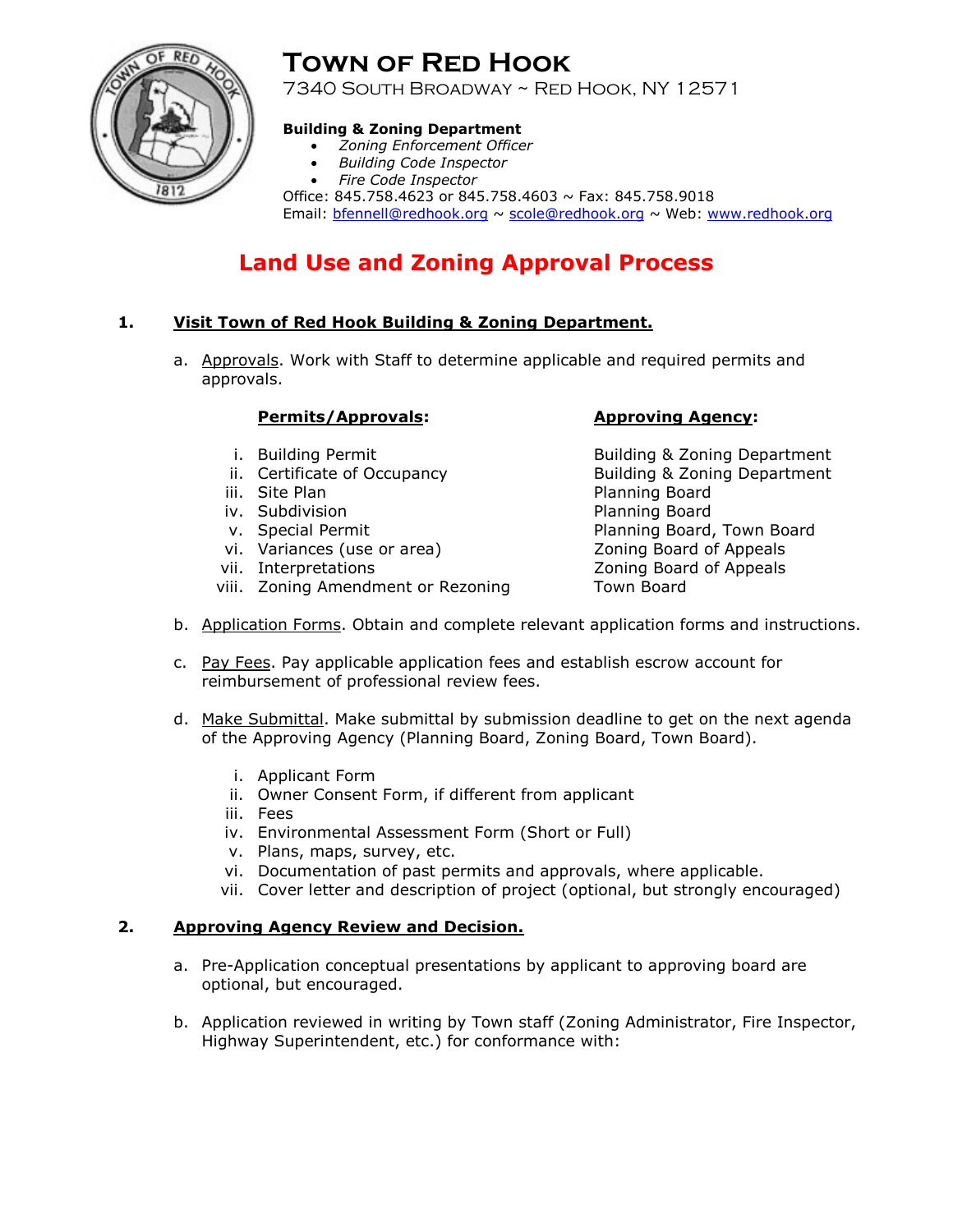- i. Town Comprehensive Plan, Greenway Connections and other relevant guides and studies;
- ii. Applicable laws and regulations;
- iii. Town policies, practice and concerns.
- c. Application reviewed in writing by Town's professional consultants (Engineer, Planner and Attorney).
- d. Application referred to involved and interested agencies for review and comment (e.g. Highway Department, Conservation Board, DC Planning & Development, DC Health Department, DC DPW, NYSDOT, NYSDEC, Army Corps of Engineers, etc.).
- e. Applicant revises application to respond to review comments.
- f. Public Hearing.
- g. State Environmental Quality Review (SEQR) Determination (no impact or requirement to prepare an Environmental Impact Statement (EIS)).
- h. Board Decision in writing:
	- i. Approval
	- ii. Approval with modifications (conditional approval)
	- iii. Denial

# **3. Post Approval/Pre-Construction**

- a. Applicant addresses all conditions of approval (revise plans, pay fees, obtain and submit evidence of necessary permits and approvals from other agencies, post financial surety, bonds, etc.).
- b. Plans reviewed for compliance with conditions of approval.
- c. Plans and resolution of approval endorsed by Board Chairman confirming compliance with all conditions of approval, authorizing issuance of relevant permits. Copies provided to Applicant.
- d. Building Permit issued.

# **4. Construction Process**

- a. Erosion and sedimentation controls installed, inspected, maintained.
- b. Inspections by Town staff.
- c. Interim Plot Plan foundation as-built submitted and reviewed.
- d. Construction completed.
- e. As-built survey prepared and reviewed.
- f. Final Inspections of buildings.
- g. If site plan, C.O. for site is issued.
- h. Certificate of Occupancy issued.
- i. End of Process.